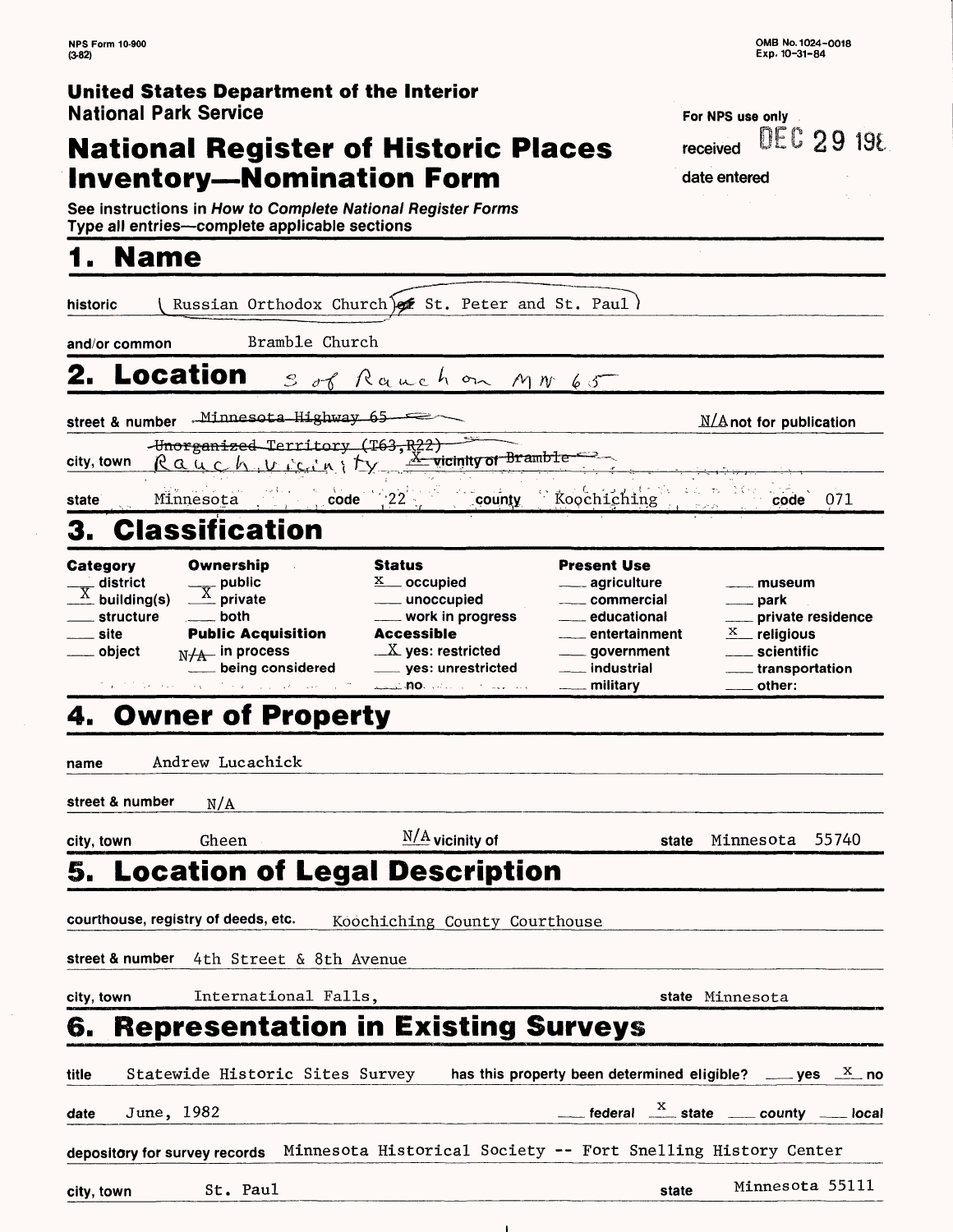# **7. Description**

| <b>Condition</b><br>$\equiv$ excellent<br>$\frac{X}{A}$ good | deteriorated<br>ruins. | <b>Check one</b><br>$X_$ unaltered<br><u>____</u> altered | <b>Check one</b><br>$X$ original site<br>moved | date |  |
|--------------------------------------------------------------|------------------------|-----------------------------------------------------------|------------------------------------------------|------|--|
| ── fair                                                      | ____ unexposed         |                                                           |                                                |      |  |

#### **Describe the present and original (if known) physical appearance**

The Russian Orthodox Church of St. Peter and St. Paul is located in a rural setting near the incorporated community of Bramble in the southeastern corner of Koochiching County.

The church is a gable-roofed frame structure with a square entrance tower capped by a double onion dome. Simple double hung Gothic windows are situated on the apse and sides of the church. Orthodox crosses are placed on the rear of the roof ridge line and at the pinnacle of the dome. The entrance tower is pierced by wooden louvers on the upper sides and a simple double doorway. The gable roof features simple returns on the front facade, and a chimney rises from the northwest corner of the structure.

The interior of the church features rough board flooring and benches at the sides for elderly parishoners. The iconostas (1926) of the decorative partition separating the sanctuary from the nave are credited to Alex Tarabenez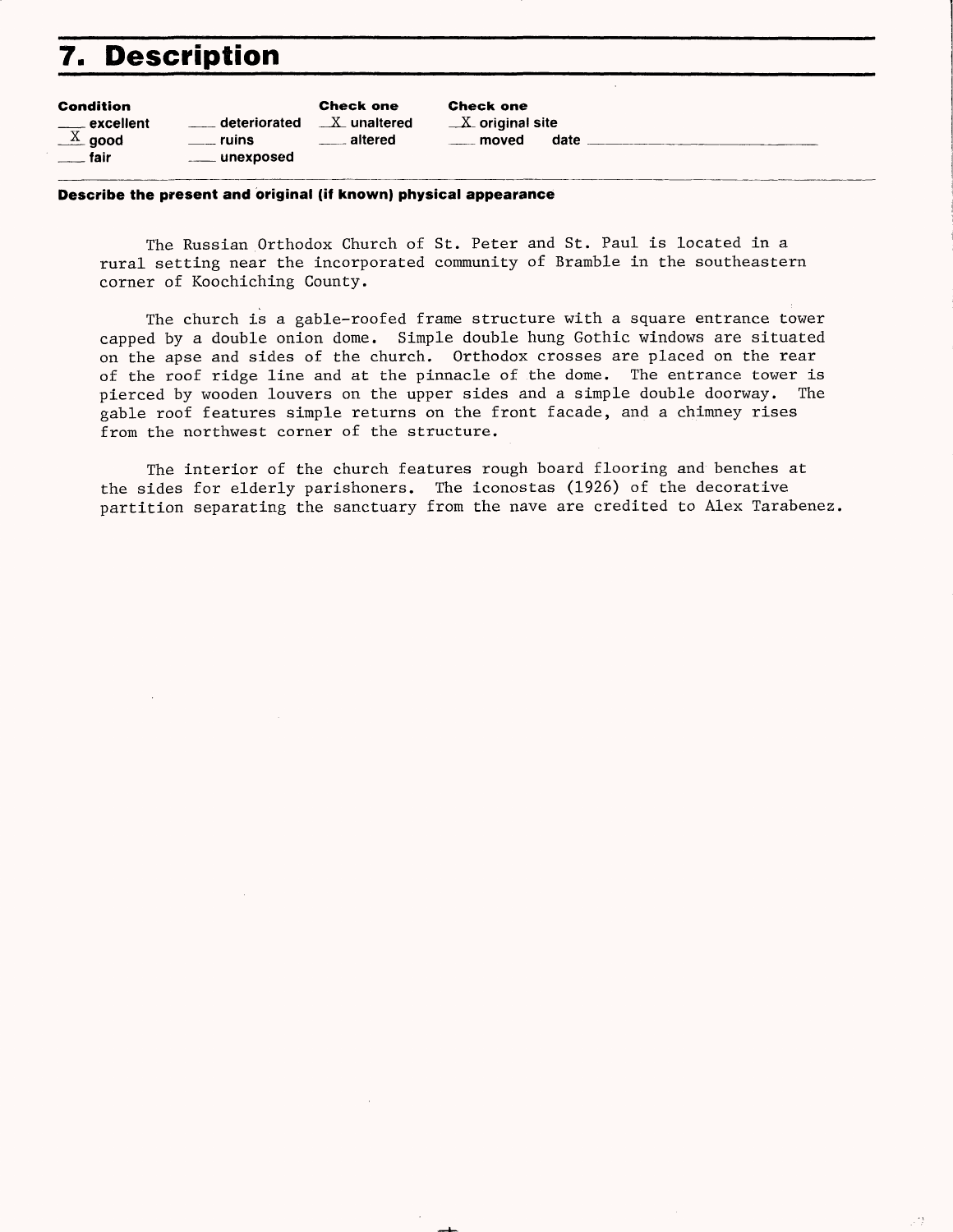# **8. Significance**

| <b>Period</b><br>___ prehistoric<br>$-1400 - 1499$<br>$-1500 - 1599$<br>$\frac{1600 - 1699}{1600 - 1699}$<br>$-1700 - 1799$<br>$-1800 - 1899$<br>$\_\,\_\,\_\,\_\$ 1900- | Areas of Significance—Check and justify below<br>archeology-prehistoric ____ community planning<br>___ archeology-historic<br>____ agriculture<br>_____ architecture<br>$\frac{1}{2}$ art<br>_____ commerce<br>____ communications | ____ conservation<br>____ economics<br>education<br>___ engineering<br>$\underline{X}$ exploration/settlement $\underline{X}$ philosophy<br>___ industry<br><u>_</u> __ invention | and scape architecture _____ religion<br>$\equiv$ law<br><u>__</u> __ literature<br><u>__</u> __ military<br>$\equiv$ music<br>politics/government | <u>___</u> science<br>_____ sculpture<br>$\frac{1}{2}$ social/<br>humanitarian<br><u>__</u> __theater<br>_____ transportation<br>$\equiv$ other (specify) |
|--------------------------------------------------------------------------------------------------------------------------------------------------------------------------|------------------------------------------------------------------------------------------------------------------------------------------------------------------------------------------------------------------------------------|-----------------------------------------------------------------------------------------------------------------------------------------------------------------------------------|----------------------------------------------------------------------------------------------------------------------------------------------------|-----------------------------------------------------------------------------------------------------------------------------------------------------------|
| <b>Specific dates</b>                                                                                                                                                    | 1915–18                                                                                                                                                                                                                            | <b>Builder/Architect</b>                                                                                                                                                          | Unknown                                                                                                                                            |                                                                                                                                                           |

#### **Statement of Significance (in one paragraph)**

The Russian Orthodox Church of St. Peter and St. Paul is significant for its association with the early settlement of the southeast corner of Koochiching County. Much of this area of northern Minnesota is made up of forest lands and peat bogs, and sizable portions of the county have never been intensively settled. There were, however, several sections where settlers made attempts to clear the land and develop agricultural operations. The southeastern corner of Koochiching County included one of these areas; it was populated by immigrants of Russian, Finnish, Scandinavian, Italian, and Austrian-Hungarian descent. Many of these settlers were originally attracted to the iron mines in Ely (approximately 70 miles to the east) and later took advantage of land available for homesteading to the west. The combined populations of T64,R22, and T63,R22, Koochiching County, rose from no reported population statistics in 1900 to 295 in 1910 and to 493 in 1920. The Russian Orthodox Church of St. Peter and St. Paul was constructed in 1915-1918 by the Russian settlers in the area on land donated by William Lucachick. Most of the other public and institutional structures dating from the period of initial settlement have been razed or substantially altered; the integrity of the church and its modest but distinctive detailing suggesting its ethnic associations make it an important building in this section of Koochiching County.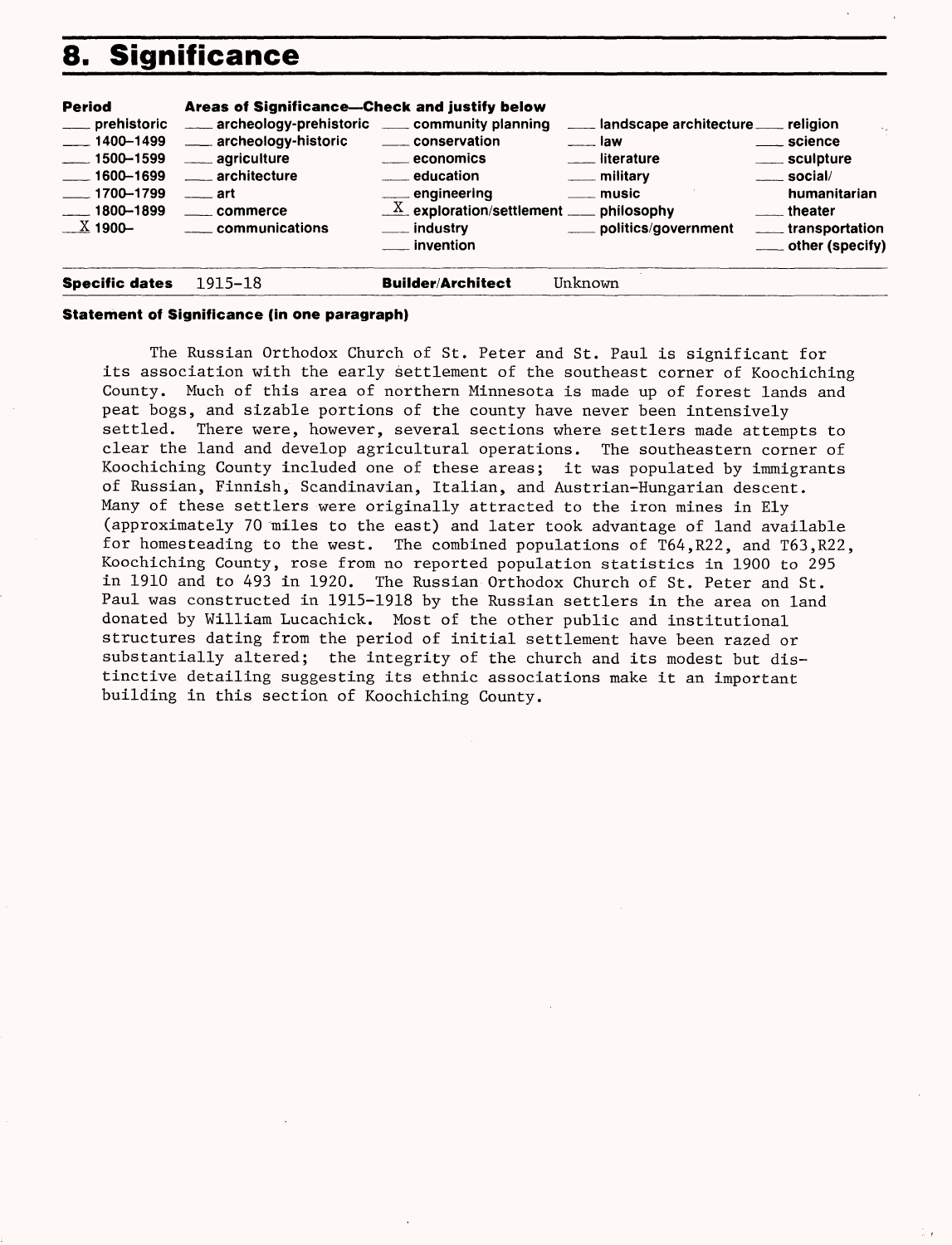### **9. Major Bibliographical References\_\_\_\_\_\_\_\_\_**

VonAlman, Charlotte. Silverdale Rauch Bramble, Marceline, MO.: Privately published, 1979, p. 131-134.

Tarassar, Constance J. Orthodox America 1794-1976. Syosset, New York: Privately published, 1975. p. 168.

## **10. Geographical Data**

1

|                              | <u>acographiva</u> r                                                                                                                                                                                                                                                                                                                                       |                                  |             |                                    |                            |           |                                               |  |
|------------------------------|------------------------------------------------------------------------------------------------------------------------------------------------------------------------------------------------------------------------------------------------------------------------------------------------------------------------------------------------------------|----------------------------------|-------------|------------------------------------|----------------------------|-----------|-----------------------------------------------|--|
| <b>UTM References</b>        | Acreage of nominated property<br>Quadrangle name __                                                                                                                                                                                                                                                                                                        | 2 acres<br>Rauch Quad.           |             |                                    |                            |           |                                               |  |
| Zone                         | 61 81 Q<br>Easting                                                                                                                                                                                                                                                                                                                                         | 5 3 0 5 5 5 0<br><b>Northing</b> |             | в                                  | Easting<br>Zone            |           | <b>Northing</b>                               |  |
| С                            |                                                                                                                                                                                                                                                                                                                                                            |                                  |             | D                                  |                            |           |                                               |  |
|                              |                                                                                                                                                                                                                                                                                                                                                            |                                  |             |                                    |                            |           |                                               |  |
|                              | Verbal boundary description and justification<br>The property nominated is all of that part of the NW <sub>4</sub> of the NW <sub>4</sub> of section 33, T 63,<br>Range 22 described as follows: An exact square beginning at a point at the NW corner of<br>section 33 thence 295.16 ft. S.; thence 295.16 ft. E.; thence 295.16 ft. N; thence 295.16 ft. |                                  |             |                                    |                            |           |                                               |  |
|                              | List all states and counties for properties overlapping state or county boundaries $N$ . to pt. of beginning                                                                                                                                                                                                                                               |                                  |             |                                    |                            |           |                                               |  |
| state                        | N/A                                                                                                                                                                                                                                                                                                                                                        |                                  | N/A<br>code | county                             | N/A                        |           | code $N/A$                                    |  |
| state                        | N/A                                                                                                                                                                                                                                                                                                                                                        |                                  | N/A<br>code | county                             | N/A                        |           | $code$ $N/A$                                  |  |
| organization<br>city or town | street & number Fort Snelling History Center<br>St. Paul                                                                                                                                                                                                                                                                                                   | Minnesota Historical Society     |             |                                    | date<br>telephone<br>state | Minnesota | 16 November 1982<br>$(612)$ 726-1171<br>55111 |  |
|                              | <b>State Historic Preservation Officer Certification</b>                                                                                                                                                                                                                                                                                                   |                                  |             |                                    |                            |           |                                               |  |
|                              | The evaluated significance of this property within the state is:<br>__ national                                                                                                                                                                                                                                                                            | $\lambda$ state                  |             | $\blacksquare$ local               |                            |           |                                               |  |
|                              | As the designated State Historic Preservation Officer for the National Historic Preservation Act of 1966 (Public Law 89-<br>665), I hereby nominate this property for inclusion in the National Register and certify that it bas been evaluated<br>according to the criteria and procedures set forth by the National Park Service.                        |                                  |             |                                    |                            |           |                                               |  |
|                              | <b>State Historic Preservation Officer signature</b>                                                                                                                                                                                                                                                                                                       |                                  |             |                                    |                            |           |                                               |  |
| title                        | Russell W. Fridley<br>State Historic Preservation Officer                                                                                                                                                                                                                                                                                                  |                                  |             |                                    |                            | date      | سے ا                                          |  |
|                              | For NPS use only<br>I hereby certify that this property is included in the National Register                                                                                                                                                                                                                                                               |                                  |             | Entered in the<br>National Bosista |                            | date      |                                               |  |
|                              | Keeper of the National Register                                                                                                                                                                                                                                                                                                                            |                                  |             |                                    |                            |           |                                               |  |
| Attest:                      |                                                                                                                                                                                                                                                                                                                                                            |                                  |             |                                    |                            | date      |                                               |  |
|                              | <b>Chief of Registration</b>                                                                                                                                                                                                                                                                                                                               |                                  |             |                                    |                            |           |                                               |  |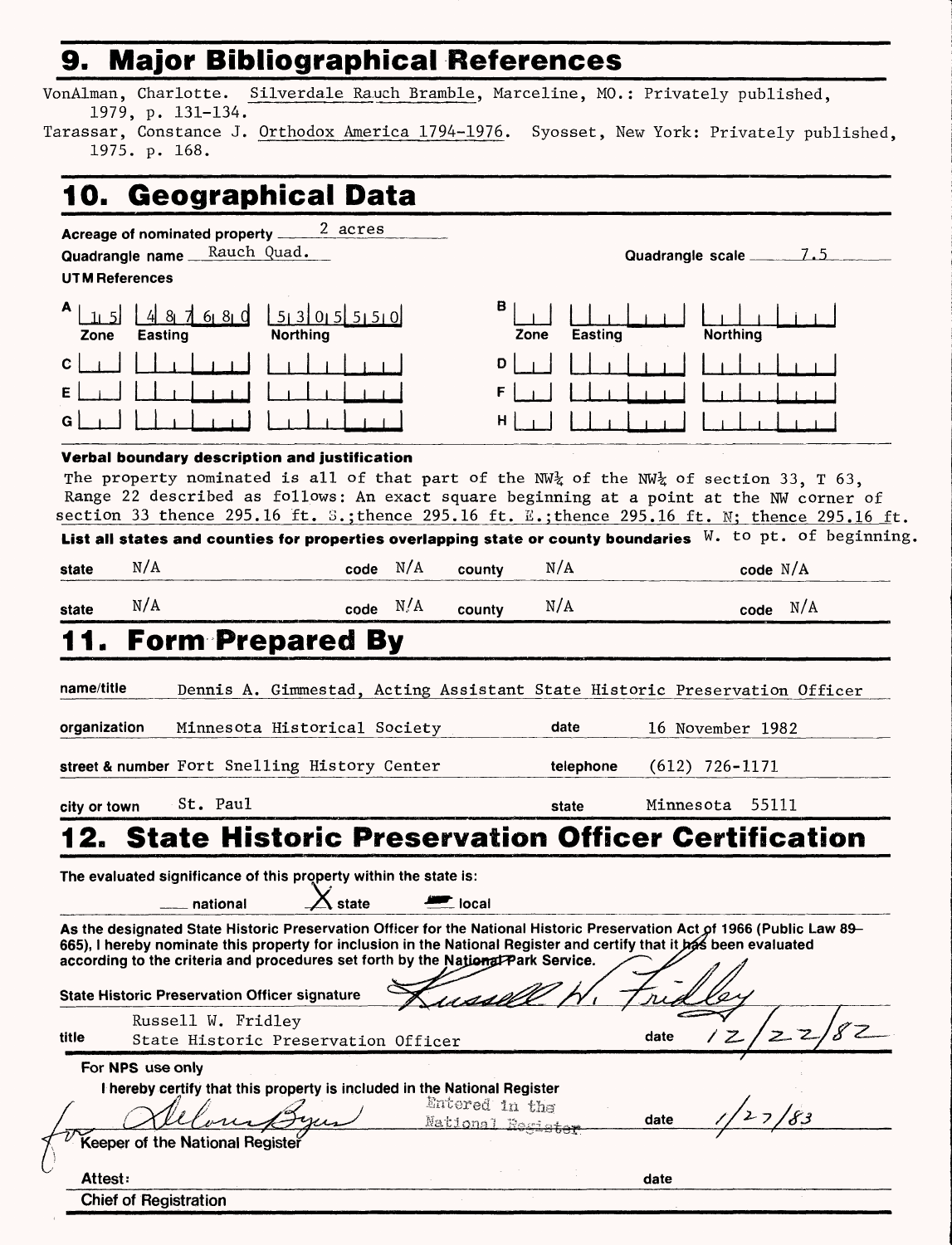**United States Department of the Interior National Park Service** 

### **National Register of Historic Places Continuation Sheet**

Section number \_\_\_\_\_\_\_\_\_\_\_ Page \_\_\_\_\_\_\_\_

ADDITIONAL INFORMATION

 $\bar{z}$  .

Helong Jyon  $Keeper$